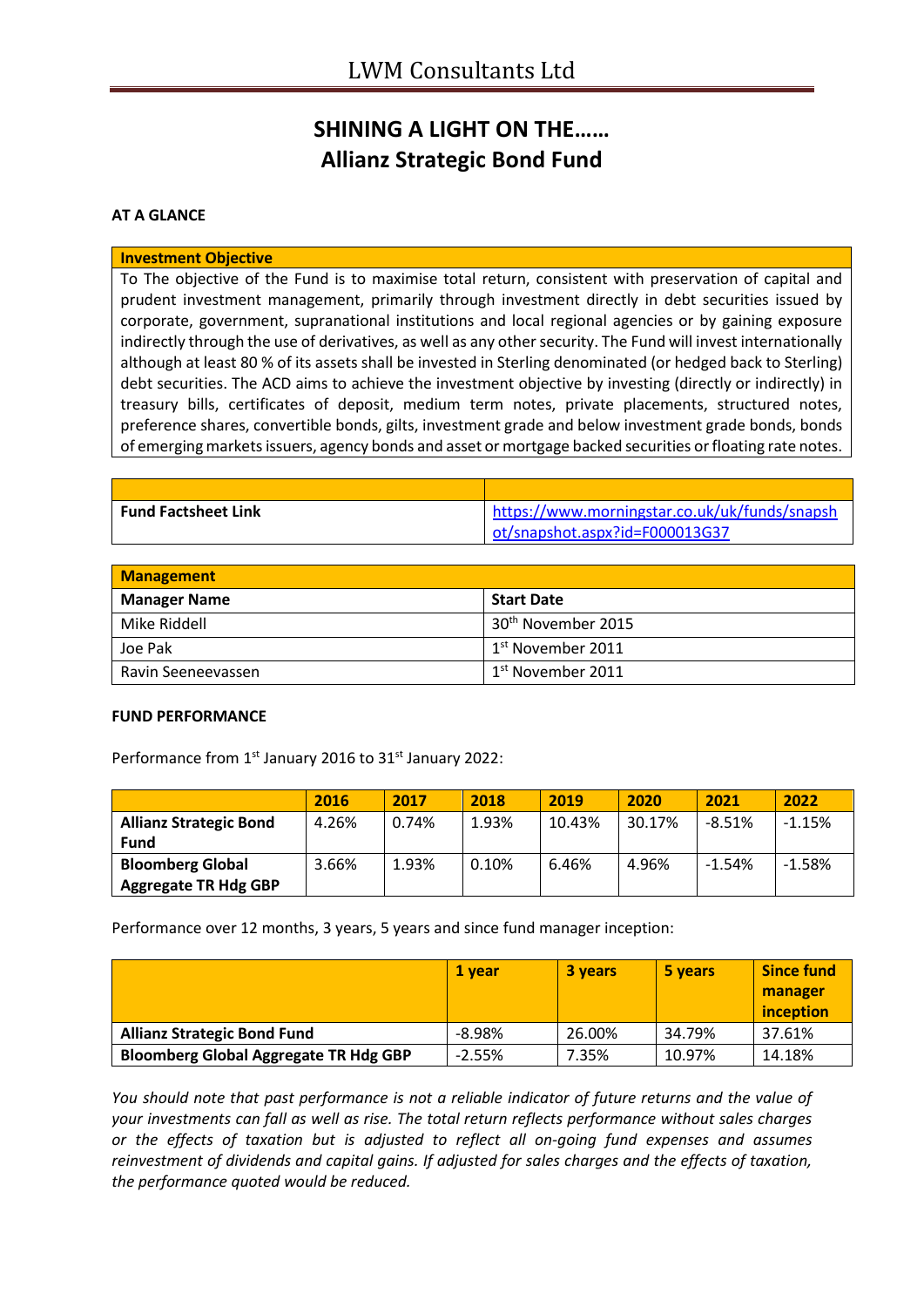# LWM Consultants Ltd

| <b>Tracking Error   Upside</b> | <b>Capture Ratio   Capture Ratio</b> | <b>Downside</b> | <b>Batting</b><br><b>Average</b> | <b>Beta</b> | <b>Alpha</b> | <b>Credit</b><br><b>Quality</b> |
|--------------------------------|--------------------------------------|-----------------|----------------------------------|-------------|--------------|---------------------------------|
| 7.15                           | 167.63                               | 28.69           | 52.78                            | 0.84        | 6.82         | Medium                          |

| <b>Volatility Measurements</b> |       |  |
|--------------------------------|-------|--|
| 3-Yr Std Dev (volatility)      | 7.65% |  |
| 3-Yr Mean Return (average)     | 8.01% |  |

| <b>Credit Quality</b> |           |  |
|-----------------------|-----------|--|
| AAA                   | 80.48%    |  |
| AA                    | $-18.15%$ |  |
| Α                     | 27.55%    |  |
| <b>BBB</b>            | $-6.30%$  |  |
| BB                    | 9.25%     |  |
| B                     | 1.70%     |  |
| <b>Below B</b>        | 0.34%     |  |
| Not Rated             | 5.14%     |  |

| Top 5 Holdings - 224 bond holdings, 323 other holdings |                          |        |
|--------------------------------------------------------|--------------------------|--------|
| 2 Year Treasury Note Future Mar 22                     |                          | 24.19% |
| 5 Year Treasury Note Future Mar 22                     | $\overline{\phantom{0}}$ | 13.19% |
| Korea 3 Year Bond Future Mar 22                        |                          | 4.45%  |
| South Africa (Republic of) 8%                          |                          | 2.77%  |
| France (Republic Of) 0.25%                             |                          | 2.75%  |

| <b>Fixed Income</b>       |      |
|---------------------------|------|
| <b>Effective Maturity</b> | 4.94 |
| Effective Duration        | 6.12 |

### **UPDATE….**

We have always struggled with this strategy. In 2018 and 2020 this fund outperformed the market, and this is reflective of the team getting the macro call right. Kacper Brzezniak who was part of that team has since left.

If you take out the macro bets, then the performance is average at best. This means anyone investing in this must be confident that the team can get this right. They must understand that the performance will be lumpy, so effectively poor periods of performance alongside significant outperformance.

The strategy runs along three lines:

- 1. To outperform the benchmark
- 2. To be uncorrelated to equities
- 3. To make more money when they get things right than when they loose money